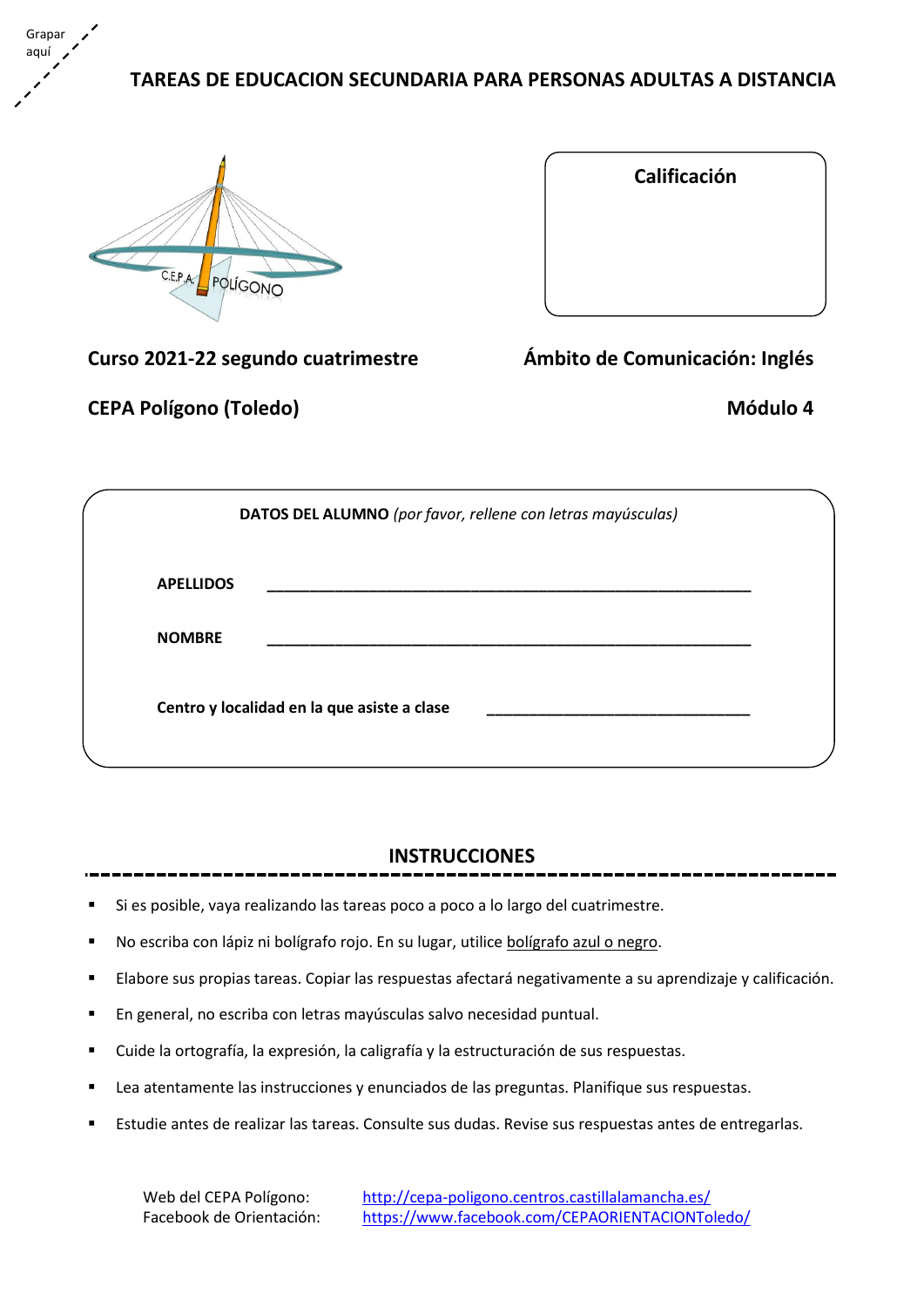## **1 Put the words in the correct order.**

Example: is Lily now what doing ? *What is Lily doing now?*

1 read every do a day newspaper you ?

\_\_\_\_\_\_\_\_\_\_\_\_\_\_\_\_\_\_\_\_\_\_\_\_\_\_\_\_\_\_\_\_\_\_\_\_\_\_\_\_\_\_\_\_\_

\_\_\_\_\_\_\_\_\_\_\_\_\_\_\_\_\_\_\_\_\_\_\_\_\_\_\_\_\_\_\_\_\_\_\_\_\_\_\_\_\_\_\_\_\_

\_\_\_\_\_\_\_\_\_\_\_\_\_\_\_\_\_\_\_\_\_\_\_\_\_\_\_\_\_\_\_\_\_\_\_\_\_\_\_\_\_\_\_\_\_

\_\_\_\_\_\_\_\_\_\_\_\_\_\_\_\_\_\_\_\_\_\_\_\_\_\_\_\_\_\_\_\_\_\_\_\_\_\_\_\_\_\_\_\_\_

\_\_\_\_\_\_\_\_\_\_\_\_\_\_\_\_\_\_\_\_\_\_\_\_\_\_\_\_\_\_\_\_\_\_\_\_\_\_\_\_\_\_\_\_\_

\_\_\_\_\_\_\_\_\_\_\_\_\_\_\_\_\_\_\_\_\_\_\_\_\_\_\_\_\_\_\_\_\_\_\_\_\_\_\_\_\_\_\_\_\_

2 wearing are they why tracksuits ?

3 cups many drink how of did tea you ?

4 musical can any instruments Tony play ?

- 5 to Sasha which does school go ?
- 6 are what studying you university at ?

## **2 Complete the sentences. Put the verb in brackets in the past simple or the past continuous.**

Example: I met Jeremy when I *was driving* (drive) down the High Street.

- 1 \_\_\_\_\_\_\_\_\_\_\_\_\_\_\_ you \_\_\_\_\_\_\_\_\_\_\_\_\_\_\_ (walk) to work yesterday?
- 2 Last week they \_\_\_\_\_\_\_\_\_\_\_\_\_\_\_\_\_\_\_\_\_\_\_\_\_ (buy) a new TV. 3 Julie Julie (wear) her new dress when you saw her?
- 4 Naomi \_\_\_\_\_\_\_\_\_\_\_\_\_\_\_\_\_\_\_\_\_\_\_\_\_ (not study) when I rang.
- 5 We \_\_\_\_\_\_\_\_\_\_\_\_\_\_\_\_\_\_\_\_\_\_\_\_\_ (see) Javier at the sports centre yesterday afternoon.
- 6 I \_\_\_\_\_\_\_\_\_\_\_\_\_\_\_\_\_\_\_\_\_\_\_\_\_ (not go) to the cinema with them last night.
- 7 What \_\_\_\_\_\_\_\_\_\_\_\_\_\_\_ you \_\_\_\_\_\_\_\_\_\_\_\_\_\_\_ (do) at eight o'clock last night?
- 8 It \_\_\_\_\_\_\_\_\_\_\_\_\_\_\_\_\_\_\_\_\_\_\_\_\_\_ (not rain) when we got up this morning.

## **3 Complete the sentences. Use the correct form of** *going to* **and a verb from the box.**

| be     | pass | not finish | rain | not enjoy |  |
|--------|------|------------|------|-----------|--|
| travel | miss | not snow   | do   |           |  |

Example: You need an umbrella. It *'s going to rain* later.

|  | How long | they |  | here in the UK? |  |
|--|----------|------|--|-----------------|--|
|--|----------|------|--|-----------------|--|

- 2 Hurry up! We \_\_\_\_\_\_\_\_\_\_\_\_\_\_\_\_\_\_\_\_\_\_\_\_\_\_\_\_\_\_ the bus.
- 3 I don't want to go skiing. I know I it.
- 4 Do you think Elizabeth \_\_\_\_\_\_\_\_\_\_\_\_\_\_\_\_\_\_\_\_\_\_\_\_\_\_\_\_\_\_\_\_\_ her exams?
- 5 It isn't very cold. It tonight.
- 6 I around South America one day.
- 7 What \_\_\_\_\_\_\_\_\_\_\_\_\_\_\_ you \_\_\_\_\_\_\_\_\_\_\_\_\_\_\_\_\_\_\_\_\_\_\_\_\_\_ when you leave school?
- 8 We \_\_\_\_\_\_\_\_\_\_\_\_\_\_\_\_\_\_\_\_\_\_\_\_\_\_\_\_\_\_\_\_\_\_ this report today. It's very late.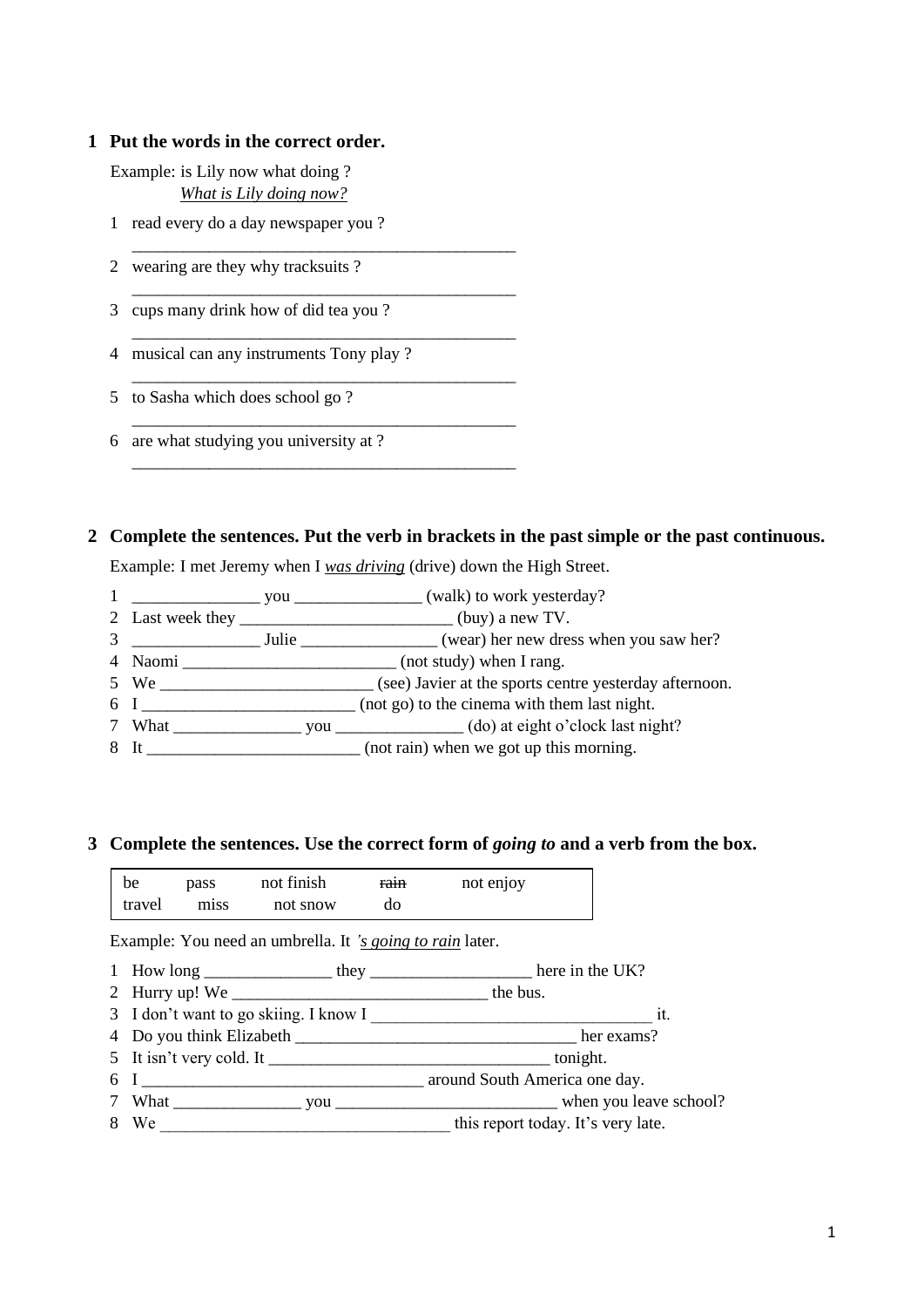## **4 Complete the sentences. Use the correct form of the verb in brackets.**

Example: Magda *is having* (have) an English lesson right now.

- 1 Otto isn't here today. He \_\_\_\_\_\_\_\_\_\_\_\_\_\_\_\_\_\_\_\_\_\_\_\_\_\_\_\_\_\_\_ (not work) on Fridays.
- 2 I'm tired! I \_\_\_\_\_\_\_\_\_\_\_\_\_\_\_\_\_\_\_\_\_\_\_\_\_\_\_ (not sleep) well last night.
- 3 Where \_\_\_\_\_\_\_\_\_\_\_\_\_\_\_\_ they \_\_\_\_\_\_\_\_\_\_\_\_\_\_ (go) when you saw them yesterday?
- 4 I promise I \_\_\_\_\_\_\_\_\_\_\_\_\_\_\_\_\_\_\_\_\_\_\_\_\_ (not be) late.
- $5 \text{ I}$  (see) the doctor tomorrow morning I've got an appointment.
- 6 Sarah \_\_\_\_\_\_\_\_\_\_\_\_\_\_\_\_\_\_\_\_\_\_\_\_\_ (look) for a job when she finishes school.

#### **5 Make first conditional sentences.**

Example: if we / not leave / now / we / miss / the last bus *If we don't leave now, we'll miss the last bus.*

1 If it / snow / the children / not be able / to go to school

\_\_\_\_\_\_\_\_\_\_\_\_\_\_\_\_\_\_\_\_\_\_\_\_\_\_\_\_\_\_\_\_\_\_\_\_\_\_\_\_\_\_\_\_\_

\_\_\_\_\_\_\_\_\_\_\_\_\_\_\_\_\_\_\_\_\_\_\_\_\_\_\_\_\_\_\_\_\_\_\_\_\_\_\_\_\_\_\_\_\_

- 2 Our teacher / be / angry / if we / miss / the lesson
- 3 You / get / wet / if you / not take / an umbrella
- \_\_\_\_\_\_\_\_\_\_\_\_\_\_\_\_\_\_\_\_\_\_\_\_\_\_\_\_\_\_\_\_\_\_\_\_\_\_\_\_\_\_\_\_\_ 4 They / get / to Leeds at 2.30/ if they / catch / the 12.15 train \_\_\_\_\_\_\_\_\_\_\_\_\_\_\_\_\_\_\_\_\_\_\_\_\_\_\_\_\_\_\_\_\_\_\_\_\_\_\_\_\_\_\_\_\_

\_\_\_\_\_\_\_\_\_\_\_\_\_\_\_\_\_\_\_\_\_\_\_\_\_\_\_\_\_\_\_\_\_\_\_\_\_\_\_\_\_\_\_\_\_

\_\_\_\_\_\_\_\_\_\_\_\_\_\_\_\_\_\_\_\_\_\_\_\_\_\_\_\_\_\_\_\_\_\_\_\_\_\_\_\_\_\_\_\_\_

\_\_\_\_\_\_\_\_\_\_\_\_\_\_\_\_\_\_\_\_\_\_\_\_\_\_\_\_\_\_\_\_\_\_\_\_\_\_\_\_\_\_\_\_\_

\_\_\_\_\_\_\_\_\_\_\_\_\_\_\_\_\_\_\_\_\_\_\_\_\_\_\_\_\_\_\_\_\_\_\_\_\_\_\_\_\_\_\_\_\_

- 5 If it / rain / we / not swim / in the sea
- 6 We / tell you / if Valeria / phone / us
- 7 If Anita / not pass / her driving test / she / be / unhappy
- 8 If you / take / the bus / you / arrive / on time

#### **6 Complete the sentences using the present or past passive.**

Example: Mr Masters doesn't teach PE.

PE *isn't taught by Mr Masters.*

- 1 James Earl Ray killed Martin Luther King. Martin Luther King
- 2 Harrison Ford played the part of Indiana Jones. The part of Indiana Jones
- 3 The guests don't make the beds. The beds
- 4 My class won the cookery competition. The cookery competition \_\_\_\_\_\_\_\_\_\_\_\_\_\_\_\_\_\_\_\_\_\_\_\_\_.
- 5 Millions of people speak Spanish. Spanish
- 6 You didn't write those poems.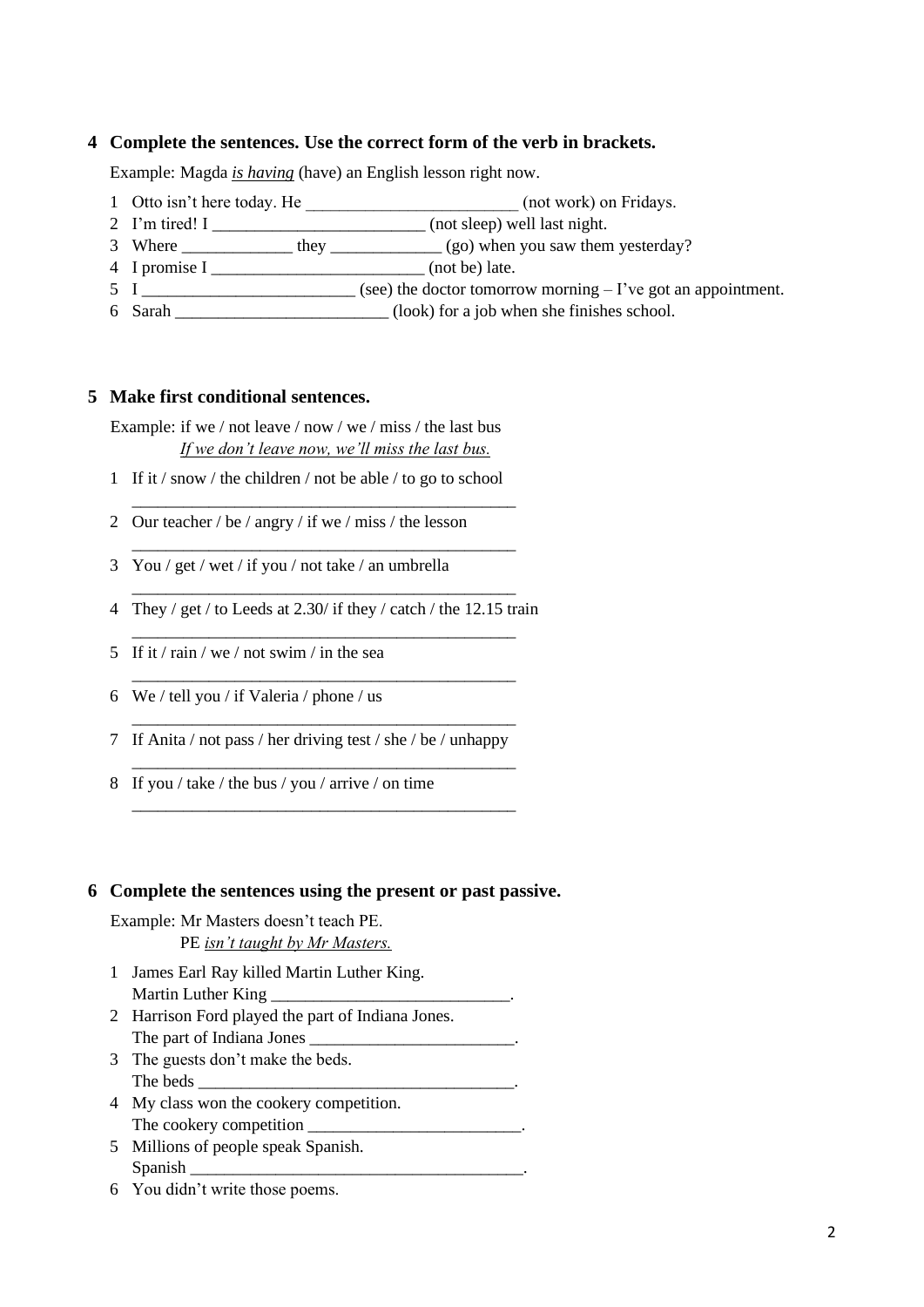Those poems

- 7 Cars pollute the air we breathe. The air we breathe
- 8 My father decorated this room. This room

## **7 Match the words with the same sound.**

| enough<br>fire<br>although<br><b>COW</b> | monum <b>e</b> nt<br>rich<br>change<br>dear | horse<br>feel<br>boyfriend |
|------------------------------------------|---------------------------------------------|----------------------------|
| Example: born                            | horse                                       |                            |
| 1<br>separate                            |                                             |                            |
| 2<br>leave                               |                                             |                            |
| 3 divorce                                |                                             |                            |
| 4<br>love                                |                                             |                            |
| 5.<br>retire                             |                                             |                            |
| fail<br>6                                |                                             |                            |
| engineer<br>7                            |                                             |                            |
| noisy<br>8                               |                                             |                            |
| 9<br>know                                |                                             |                            |
| 10 house                                 |                                             |                            |

**8 Read the profile on a dating website and tick (**✓**) A, B, or C.**

# **College Connection**

*College Connection is a dating website for college and university students. Read Sophie's profile on the website.*

My name's Sophie and I'm 26 years old. I'm from London and I'm single. I'm studying Film Studies at York University – it's really interesting. My dad is an actor and my mum is a film director so I grew up watching movies. I want to work in cinema when I leave university – as a film director, too.

I have a nice group of friends at university. My best friend Anna is studying here too. We all get on well. We go out to the cinema together every Friday night and on Saturdays we like going out to restaurants or music bars. I also love cooking for my friends. Most of my friends love shopping for clothes and jewellery, but I prefer making my own. It's cheaper and more fun.

I don't like playing sports very much, but I like watching football on TV. My favourite team is Chelsea. I'm into yoga at the moment and I try to eat lots of healthy food.

I'm quite a sociable person. My friends say I'm very talkative! I've got long dark hair and green eyes, and I'm quite tall. I'm looking for a partner who is fun, sociable, and kind. I'd like to meet someone who has a good sense of humour and who is tall, too!

Would you like to go on a date with me? If so, I'm waiting for your reply!